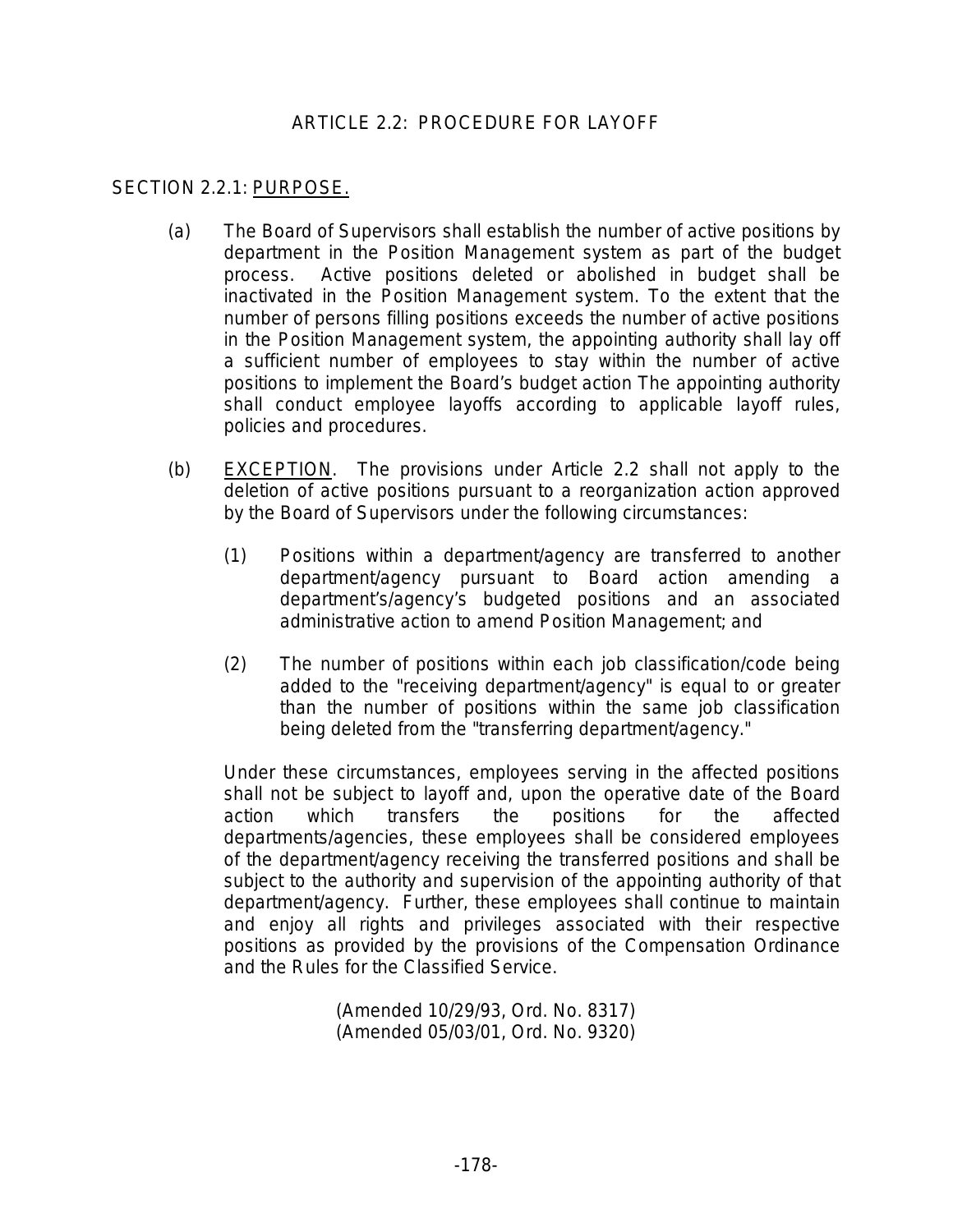SECTION 2.2.2: LAYOFF. If the number of persons filling positions in any class within a department exceeds the number of persons filling active positions in such class per Subsection (a) of Section 6.1.3, the appointing authority shall lay off employees in excess of the authorization.

(Amended 05/03/01, Ord. No. 9320)

SECTION 2.2.3: REQUEST FOR LAYOFF LIST. In accordance with Rule XIV of the Rules, the appointing authority shall request the Director to provide a layoff list by seniority containing the seniority rating and ranking of every person in each class for which layoffs have been requested.

SECTION 2.2.4: NOTICE OF LAYOFF-CONTENTS. Upon receipt of the layoff list, the appointing authority shall prepare and serve a Notice of Layoff. The notice shall contain the following information:

- (a) The effective date of the layoff;
- (b) The seniority rating of the employee computed by the Director, as required by Rule XIV of the Rules;
- (c) The seniority ranking of the employee on the layoff list for the particular class involved in the layoff;
- (d) The total number of layoffs for the particular class;
- (e) A statement of the computation of seniority ratings and rankings;
- (f) A copy of the complete layoff list compiled by the Director showing the seniority rating for each employee on the layoff list;
- (g) A statement that the employee has the opportunity to contact the Director or designated representative no later than five (5) days after receipt of the Notice of Layoff to inspect the records relating to the computation of the layoff list including the employee's seniority rating and ranking, and to meet with the Director or designated representative regarding any corrections related to such list, rating, or ranking. The employee shall be informed that failure to contact or meet with the Director or designated representative within the prescribed period will be deemed a waiver of any objections that might have been raised regarding the list, rating or ranking;
- (h) A statement that the layoff will be effective on the date indicated unless the appointing authority advises the employee in writing otherwise prior to the effective date and time set forth on the notice;